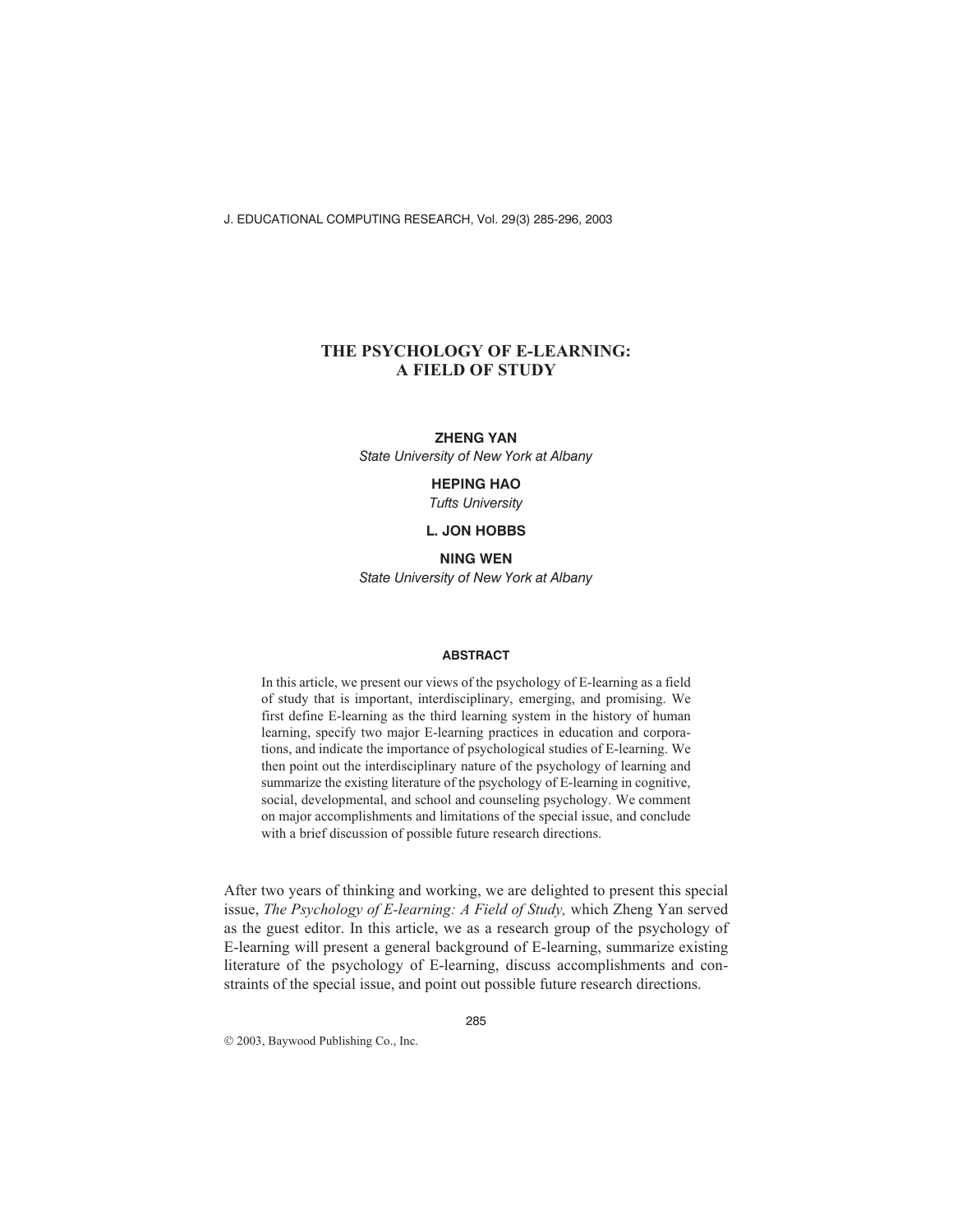# **THE PSYCHOLOGY OF E-LEARNING AS AN IMPORTANT FIELD**

### **E-Learning**

There are a wide variety of E-learning activities, from playing five-minute digital video in the classroom to implementing a one-semester online course through the Internet. E-learning involves various *technologies* (e.g., cable TV, the Internet, or palm-held computers), various *forms* (e.g., virtual learning, online learning, distance learning, and Web-based learning), and various *components* (e.g., e-book, e-dictionary, e-library, e-classroom, e-assessment, e-homework, and e-management). Given the complexity of E-learning and consequently the diversity in understanding E-learning, there exist various ways of defining E-learning (e.g., Huffaker & Calvert, 2003; Mayer, 2003).

We would consider E-learning in the context of history of human learning and define it as *the third learning system* that uses various electronic techniques as its primary medium for learning (also see Rosenberg, 2001; Snyder, 1998; Swan, Bowman, & Holmes, 2003). This particularly broad definition emphasizes on the historic significance of E-learning. Historically, there are three major types of learning systems on the basis of what medium is used in connecting learners with learning objects. The first learning system can be called S-learning, using speech as its primary medium to promote learning. Its prominence was gradually replaced by *P-learning*, the second learning system that uses paper as its primary learning medium. *E-learning* has become a pervasive and important learning phenomenon in the 1990s and can be considered the third learning system that uses the electronic technology as its primary medium for human learning.

In order to gain the knowledge of how to grow a plant, for example, S-learning may involve a conversation between a mother and her daughter in a tribe village; P-learning may take place when a student reads books in a school library to learn that knowledge, while being able to learn from their teachers, parents, or peers; for E-learning, a learner may learn the knowledge by searching Web sites or e-mailing to experts of agriculture in the world, while still being able to learn it from teachers, parents, peers, and books.

Thus, S-learning, P-learning, and E-learning essentially supplement or support each other rather than reject or replace each other. With three different types of medium (speech, paper, and electronics), however, these three learning systems differ from each other distinctively in how knowledge is presented, preserved, and/or delivered and how a learning process takes place (e.g., speed, timing, space, efficiency, and accuracy).

### **E-Learning in Education and Corporations**

The two most active areas of E-learning practice take place in educational and corporate settings (e.g., Bonk, 2001, 2002). E-learning activities have been widely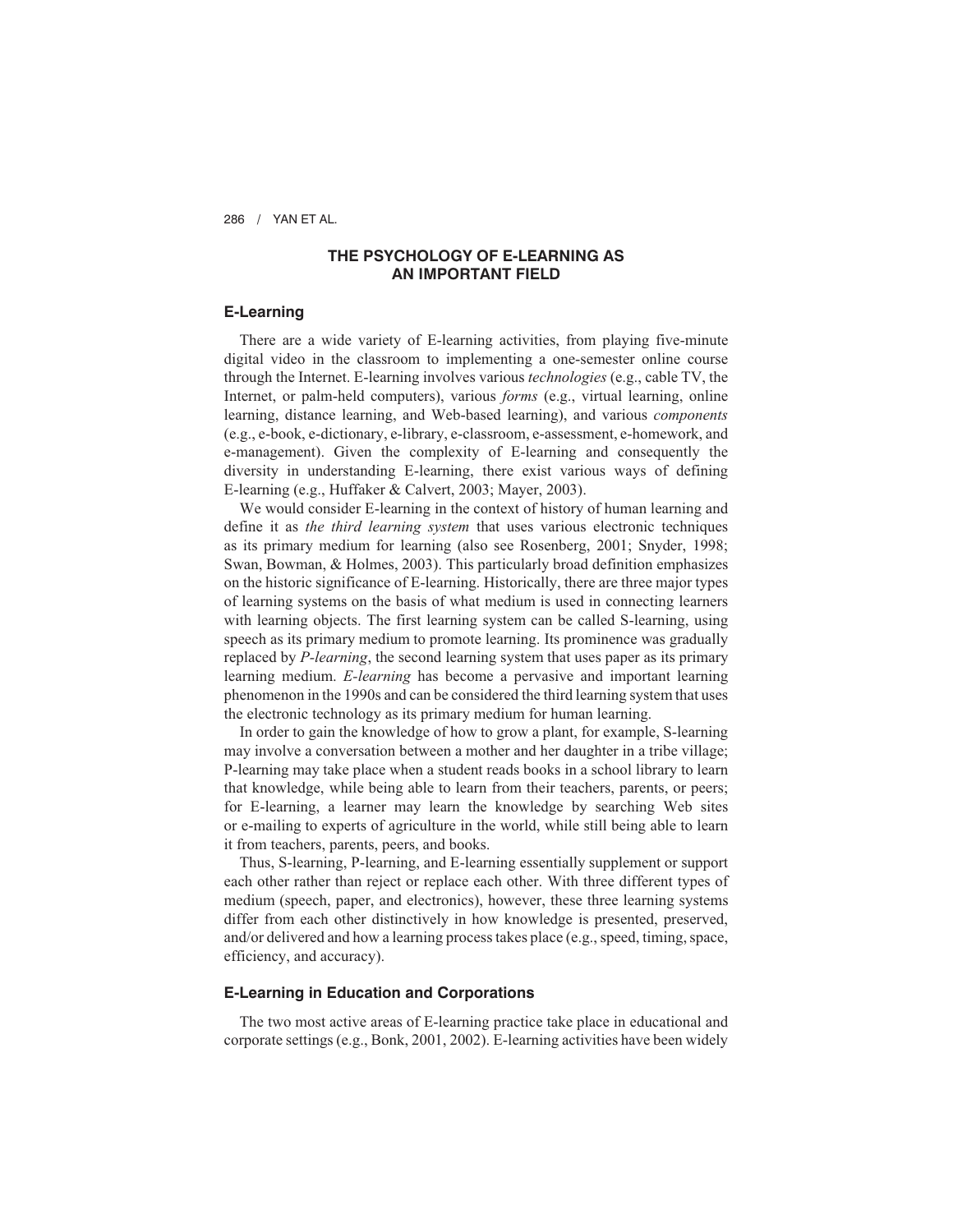observed in both post-secondary education and K–12 education (Riley, Holleman, & Roberts, 2000; Schank, 2002). Good examples in post-secondary education include innovative E-learning programs (e.g., MIT's university-wide open course initiatives and State University of New York Learning Network) and virtual universities (e.g., University of Phoenix Online and Walden University). Good examples for K–12 education include Virtual High School, Keystone National High School, and Hundred High School in West Virginia. Virtual High School, for example, offered 87 different courses to about 1,700 students in 112 schools located in 29 states in 2000 (Riley et al., 2000).

Large corporations, such as IBM, GE, AT&T, and Merrill Lynch, use E-learning as one of their key competitive strategies to effectively train employees and distribute knowledge (Rosenberg, 2001; Schank, 2002). Chief Learning Officers and Chief Knowledge Officers are often appointed to manage E-learning programs in many companies (Baldwin & Danielson, 2001). Major E-learning companies, such as New Horizons, IBM, KnowledgePool, NIIT, and SmartForce, provide either E-training courses or E-training content (International Data Corporation, 2002). It is estimated that the worldwide corporate E-learning market will rise from \$6.6 billion in 2002 to \$23.7 billion in 2006 (American Society for Training & Development, 2002). Thus, the E-learning research community should investigate E-learning in both educational and corporate settings, especially since enormous funding for the latter has lead to significant progress.

### **The Psychology of E-Learning**

Given the importance of E-learning in both education and industry, it is critical to study E-learning not only as a learning system but also as *a psychological phenomenon*. E-leaning concerns how to improve people's learning with information technologies. Thus, there is a need to study people's psychological factors (e.g., learning styles and learning motivation), process (e.g., creative thinking and spatial cognition), and mechanisms (e.g., the dual-coding mechanism and the split-attention effect) that underlie E-learning so that the E-learning practice can move from technology-centered implementation to human-centered effective learning processes.

There exists extensive literature in describing various forms of E-learning, such as virtual learning, online learning, distance learning, computer-assisted learning, and Web-based learning (e.g., Harasim, Hiltz, Teles, & Turoff, 1995; Khan, 1997; Porter, 1997; Windschitl, 1998). Few efforts have been made, however, to systematically examine E-learning as a coherent learning system (e.g., Schank, 2002) and to effectively reveal psychological factors, processes, and mechanisms (e.g., Mayer, 2001). Thus, it is timely to explore the psychology of E-learning, synthesize the current understanding of E-learning from interdisciplinary perspectives, facilitate exchanges and collaboration among researchers and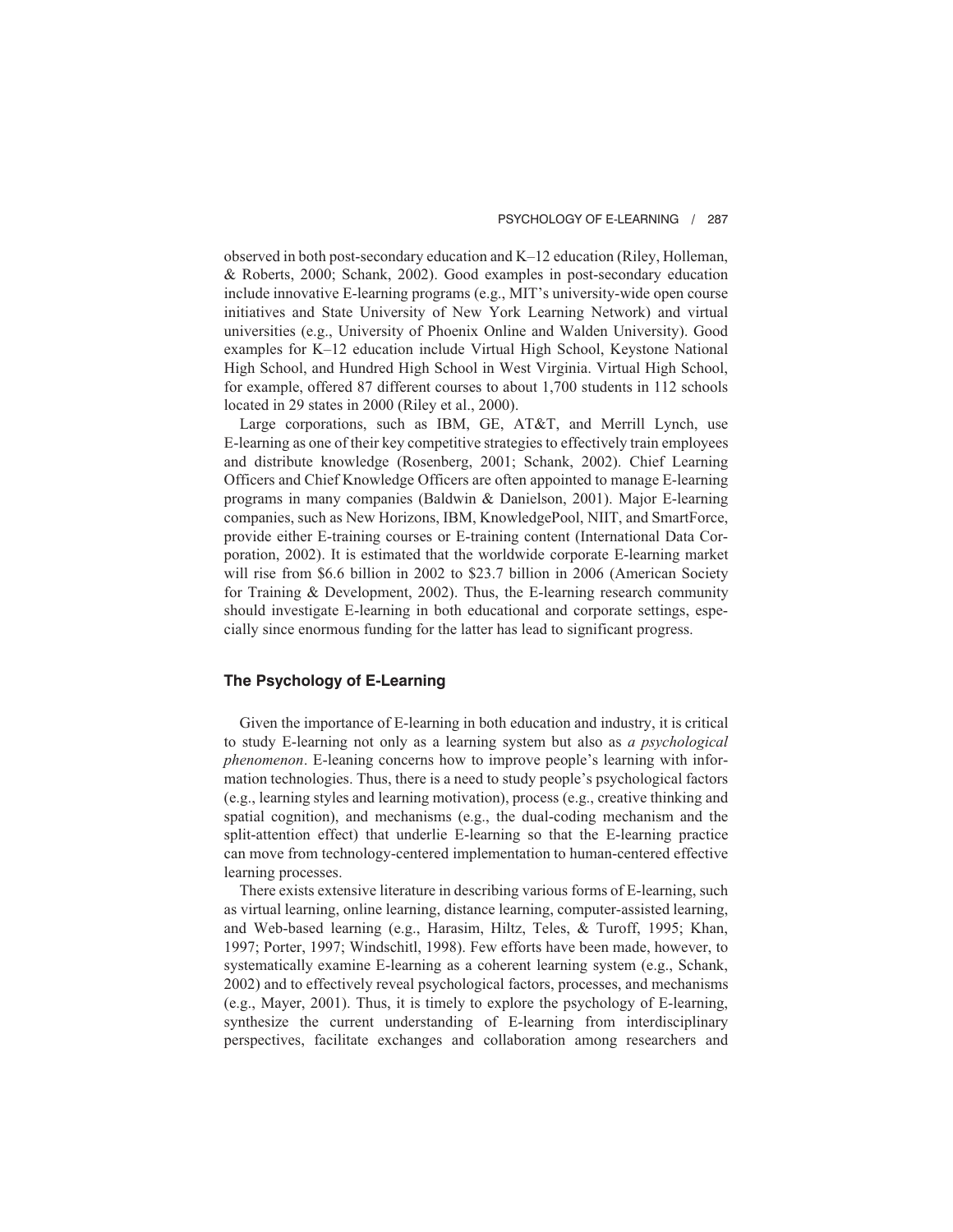practitioners, and develop strong and innovative research programs to inform millions of e-learners in their everyday E-learning experiences.

# **THE PSYCHOLOGY OF E-LEARNING AS AN INTERDISCIPLINARY FIELD**

The psychology of E-learning can be considered an interdisciplinary field of study for two major reasons. First, *E-learning* is a complex human learning phenomenon that one needs to study its multiple aspects from multiple angles. It is not only an educational phenomenon but also a complex phenomenon that involves cognitive, social, developmental, neurological, and other processes. Second, *psychology* is a complex scientific enterprise that includes more than 50 disciplines such as cognitive psychology, developmental psychology, social psychology, clinical psychology, and neurological psychology (Kazdin, 2002; Smelser & Baltes, 2001). Studying psychological factors, processes, and mechanisms of E-learning, one needs to recognize, appreciate, and integrate the exiting research literature across different psychological disciplines. In the text that follows, we briefly summarize important studies of E-learning from five psychological disciplines.

### **Cognitive Psychology of E-Learning**

One of the most productive areas of the psychology of E-learning is studying the cognitive aspect of E-learning. Two classic theories, the dual-coding theory (Claik & Paivio, 1991; Paivio, 1986) and the cognitive load theory (Chandler & Sweller, 1991, 1992; Sweller & Chandler, 1994) were advanced one decade ago. The empirical research conducted by Richard Mayer and his collaborators since 1980s (see Mayer, 2003) can be considered as one of the earliest, largest, and strongest research programs in this area. Many research groups conducted a wide variety of representative research on the cognitive psychology of E-learning, such as John Black's at Teacher's College, John Branford's at Vanderbilt, Christopher Dede's at Harvard, Roy Pea's at Stanford, and Roger Shank's at Northwest, just to name a very few. This is an area of study where many "superstars" exist and more rise above the horizon. It might continue to be "the crown jewel" of the psychology of E-learning in the future.

### **Social Psychology of E-Learning**

Another particularly active area in the psychology of E-learning is studying the social process of E-learning. Among leading researchers in this area include Everett Katz and Ronald Rice at Rutgers University, Robert Kraunt and Sara Kiesler at Carnegie Mellon University, Sheryl Turkle at MIT, Joseph Turow at University of Pennsylvania, and Patricia Wallace at Johns Hopkins. For instance, the ongoing longitudinal project called HomeNet (Kiesler, Lundmark, Zdaniuk,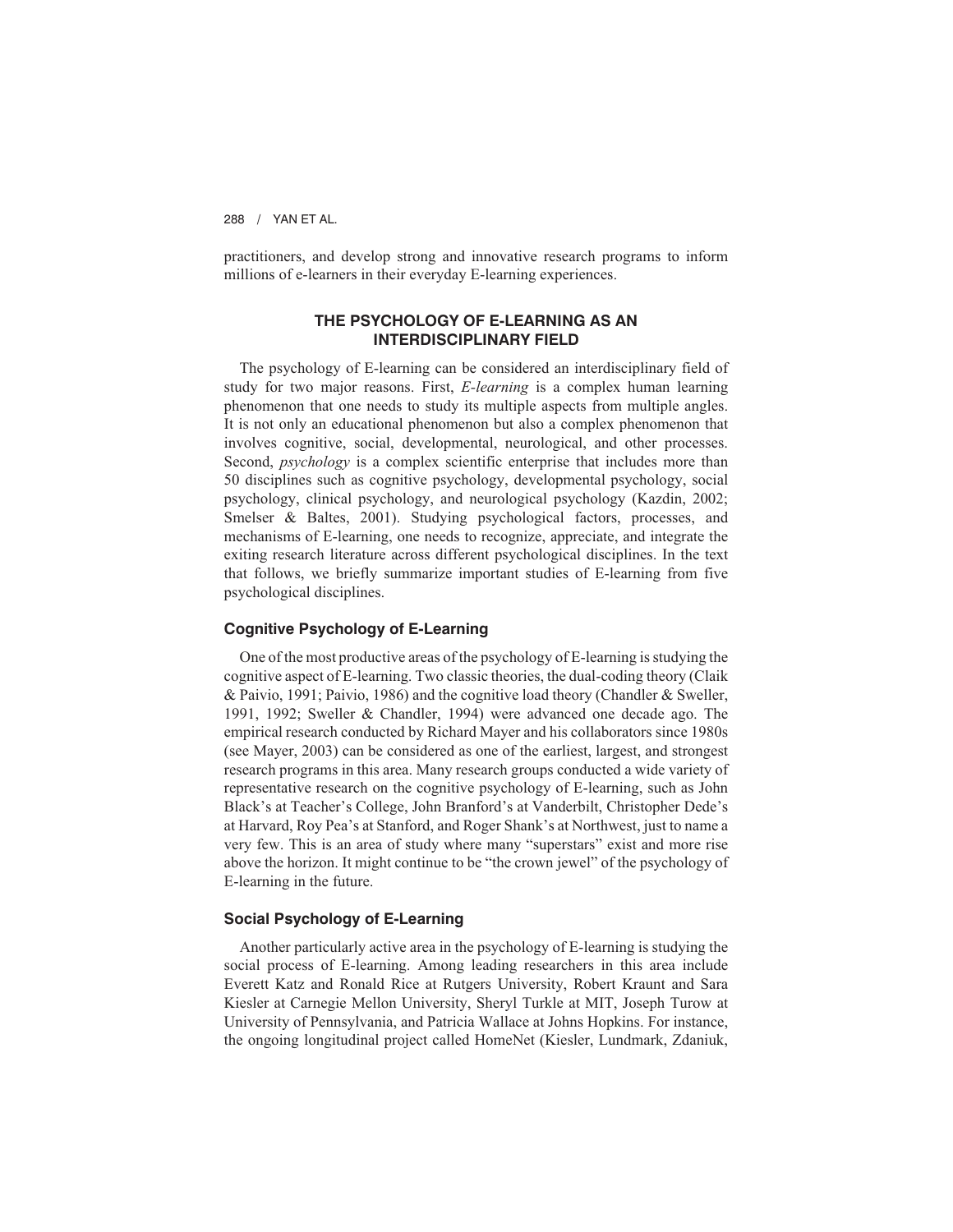& Kraut, 2000; Kraut et al., 1998; Subrahmanyam, Greenfield, Kraut, & Gross, 2001) examines the impact of the Internet on daily lives of the average U.S. family. The findings of the first two-year study demonstrated mixed effects of using the Internet on people's psychological well being. Based on both the fast growing amount of the research literature and the fast growing number of research groups in the area, the social psychology of E-learning is likely to become one of the most influential areas in the psychology of E-learning.

### **Developmental Psychology of E-Learning**

The third important area of the psychology of E-learning is studying E-learning from the developmental perspective. The leading research groups include Sandra Calvert's at Georgetown, Rodney Cocking's at NSF, Michael Scaife's at Sussex University, Patricia Greenfield's at UCLA, Michael Resnick's at MIT Media Laboratory, and Jane Hawkins' at Harvard University. For example, Scaife and his associates (Scaife & van Duuren, 1995) explored how young children represented computational devices and found that older children shifted from describing perceptually salient features to more abstract ones. In another study, Scaife and Bond (1991) examined how children used computer input devices and found that younger children had more difficulties using the mouse or joystick than touch screen and key-push and most children mastered all the four devices at about eight years of age. Unfortunately, in the past three years, unfortunately, three esteemed developmental scientists, Scaife, Cocking, and Hawkins, passed on unexpectedly and left their celebrated legacies to the E-learning research community.

#### **School and Counseling Psychology of E-Learning**

Another important research area includes the study of cognitive and behavioral interventions through E-learning applications in school settings. Horan and his colleagues (Clark, Horan, Tompkins Bjorkman, Kovalski, & Hackett, 2000; Horan, 1996; Kovalski & Horan, 1999), for example, used computer-based or Internet-based intervention programs to foster adolescents' self-esteem and to restructure maladaptive career beliefs. Bosworth and her associates (Bosworth, Espelage, & DuBay, 1998; Bosworth, Espelage, DuBay, Dahlberg, & Daytner, 1996; Bosworth, Espelage, DuBay, Daytner, & Karageorge, 2000) studied the application of computer-based violence prevention to improve students' knowledge on how to handle conflict through the use of interactive games, simulations animation, and interviews. Margalit and her group (Margalit, 1991, Margalit & Weisel, 1990; Margalit, Weisel, & Shulman, 1987) documented the efficacy of computer-assisted social skills learning with students with learning disabilities, mild retardation, and behavior disorders. These research examples clearly demonstrate the promise and importance of studying another E-learning application, *E-intervention*, in dealing with children's mental health.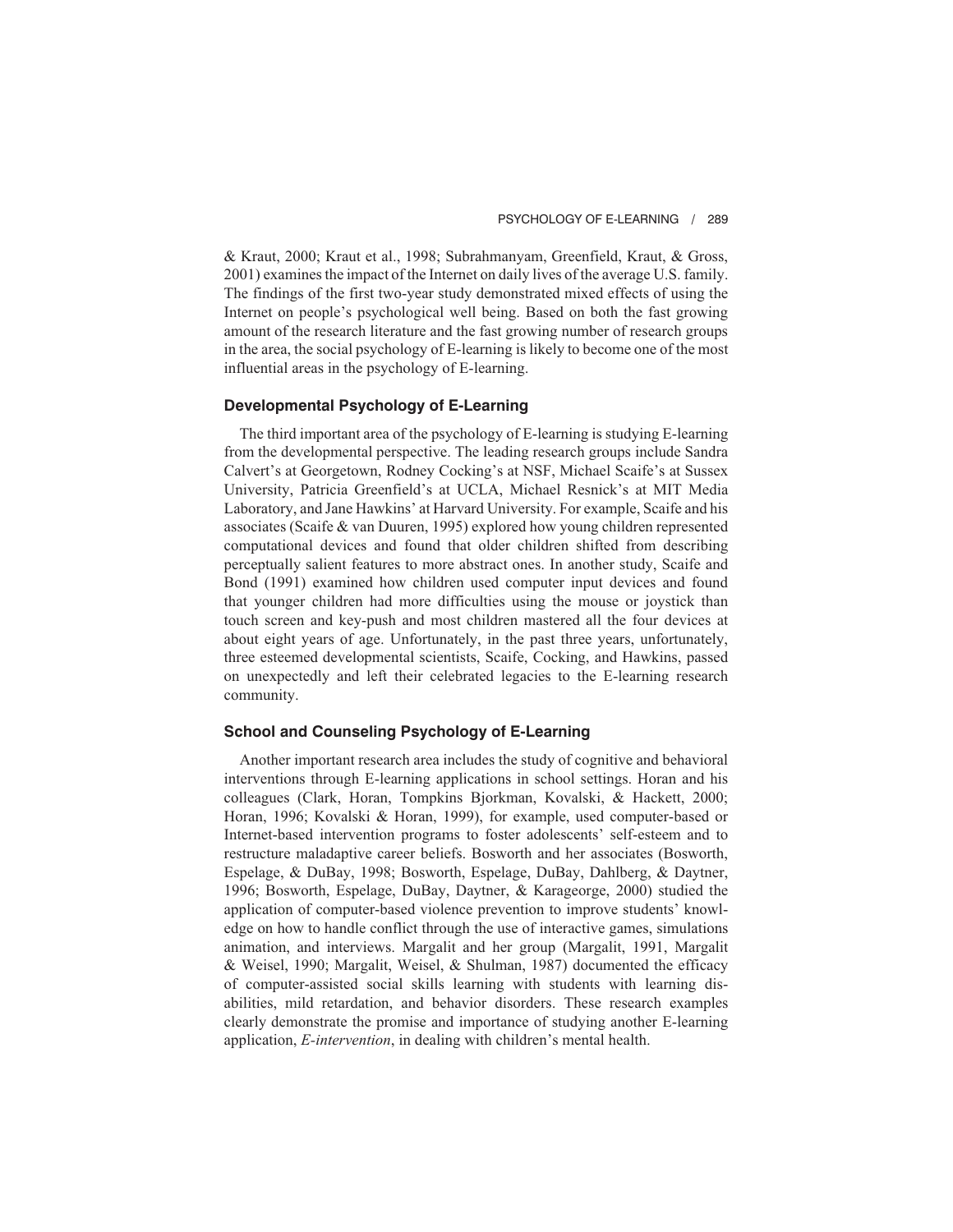The above review by no means exhausts all the important studies across over 50 psychological disciplines. Other promising areas of research, for example, are: a) neurological psychology of E-learning (e.g., Gazzaniga, 2000; Gerlič  $\&$ Jaušovec, 1999, 2001; Kosslyn et al., 1999; McCluskey, 1997; Mikropoulos, 2001; Rose & Meyer, 2002; Von Melchner, Pallas, Sur, 2000), b) industrial psychology of E-learning (e.g., Norman, 1988; Shneiderman, 1998); and c) physiological psychology of E-learning (e.g., AOA, 1995; Anshel, 1997; Quilter, 1998).

It is clear that there is a rich literature about E-learning in a wide variety of psychological disciplines and there is a need for greater integration of these psychological studies on E-learning. Thus, this special issue assembles a collection of articles that is explicitly concerned with psychological processes of E-learning and provides an initial base for interdisciplinary integration.

# **THE PSYCHOLOGY OF E-LEARNING AS AN EMERGING RESEARCH FIELD**

#### **Contributions to the Psychology of E-Learning**

This special issue has four theoretical articles. In the lead article of the special issue, Mayer explicitly proposed the concept of *science of E-learning* for the first time and presented his theory of E-learning based on his 15 years of research on this area. This work can be considered the first important theorizing achievement in the psychology of E-learning. In another theoretical article, Shah and Freedman reviewed the important literature, including their own latest work, on visuospatial cognition. To our knowledge, this is the first important review that effectively synthesizes a large body of the visualization literature for general educational readers. Based on the new science of learning, Huffaker and Calvert thoughtfully reviewed a series of innovative E-learning applications, such as Nintendo, Playstation, Parkworld, Game Design Project, KineticCity.com, and Junior Summit Project.

This special issue also includes five empirical studies. Roy and Chi developed a new method called *Search Diagram* to quantitatively analyze children's Web search behaviors. Chen and Fu's experimental study analyzed specific effects of multimodal representation by looking into its type (word-only versus word-plus-picture), channels (visual-only versus visual-plus-auditory), and media (computer versus paper). Guinee, Eagleton, and Hall's ethnographical study extensively investigated the Internet search strategies of adolescents. Thompson and Lynch's survey study identified psychological factors underlying students' opposition to Web-based instruction. Bergin and his 10 collaborators explored cognitive and social effects of the Interactive Simulated Patient, a well-received computer-based medical simulation. In sum, the articles contained in this special issue deal with various psychological factors, processes, and mechanisms of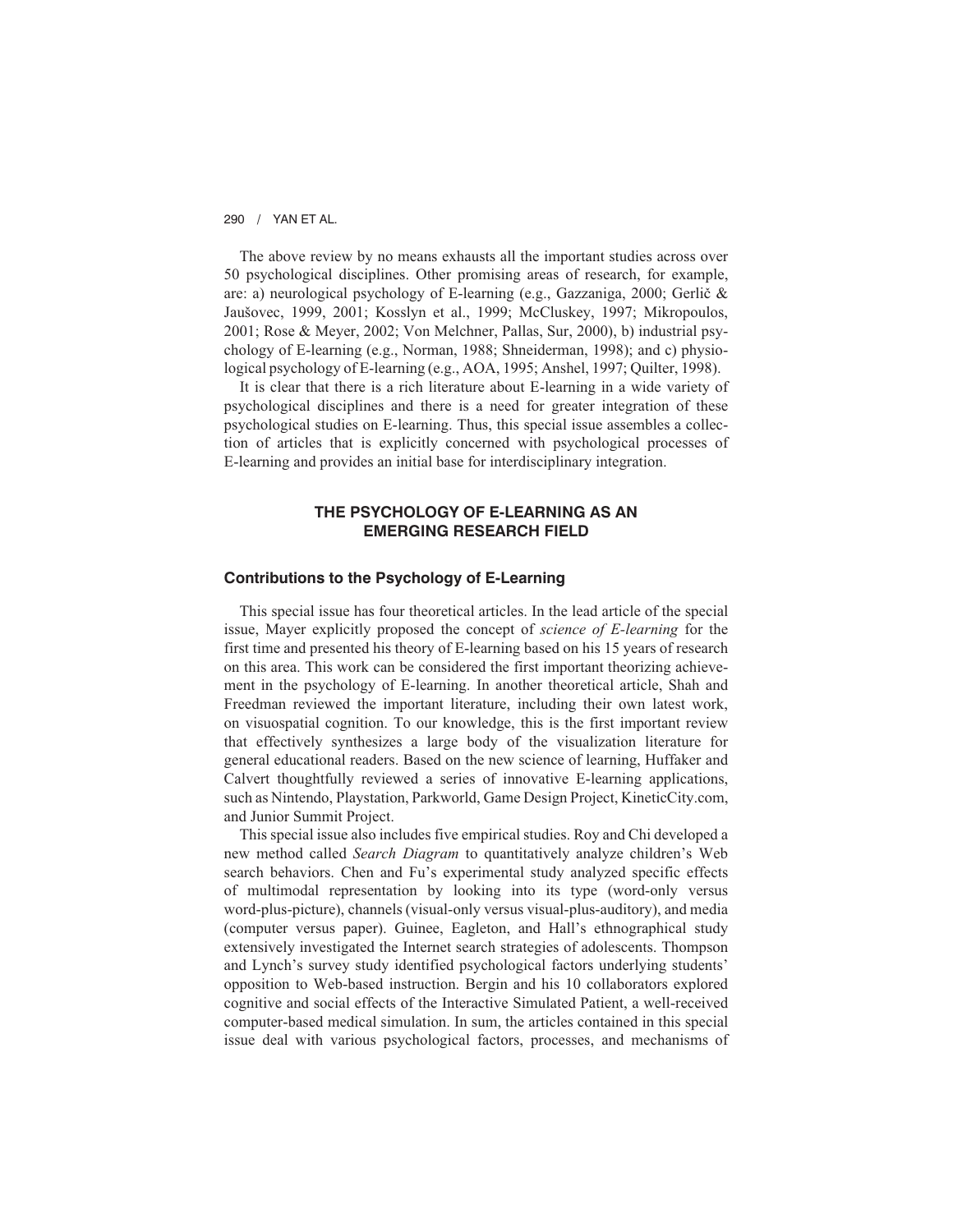E-learning and make theoretical, empirical, methodological, and/or practical contributions to the field of the psychology of E-learning.

## **Limitations of the Special Issue**

While explicit efforts from both theoretical and empirical article are made to describe psychological factors, processes, and mechanisms in E-learning, less well represented in this special issue are psychological studies focusing on both E-learning from multiple psychological disciplines and practice-based and policy-based issues of E-learning that have broad social compact.

Most of the articles, if not all, in this special issue mainly examine cognitive psychology issues (e.g., effects of multimedia learning, visuospatial cognition, judgment of learning, and navigation strategies). Only three of the articles in this special issue touched somehow non-cognitive issues (e.g., social success, gender differences, collaborative study). Only two were concerned with psychological studies of E-learning applications (entertainment program design and clinical simulation). None of the articles involves psychological studies of Federal and State's E-learning policies (e.g., the National Educational Technology Plan made by the Department of Education in 2000 and the Children's Internet Protection Act passed by the Congress in 2000). Thus, the title of the special issue was changed from "*The Psychology of E-learning: Interdisciplinary Studies*" to "*The Psychology of E-learning: A Field of Study*," to better reflect on the true nature of this special issue.

How to explain the phenomenon that cognitive studies of E-learning dominate the special issue? The first possible explanation could be that cognitive science and computing technologies have traditionally been intertwined, and as we pointed out before, cognitive studies of E-learning currently are still the mainstream in the field of the psychology of E-learning. The second reason could be that there was a short time period allotted in calling for articles and there was limited space that precluded many submitted articles. Starting from August 2002, the call for articles was sent to all the divisions in APA, APS, and AERA. But among all the initial inquiries and subsequent submissions, and the final collection of the articles predominately concerns applications of E-learning or cognitive studies of E-learning, with only two exceptions that focuses on issues of clinic and neurological psychology. Thus, no substantial evidence indicates that the special issue has missed a large number of potential manuscripts focusing on noncognitive studies of E-learning. The other speculations could be: Is the field too young to synthesize much literature (e.g., in the case of neuropsychological studies on E-learning)? Is the time too early to generate enthusiastic responses (e.g., in the case of social psychology of E-learning)? Or is the task of interdisciplinary research too challenging to accomplish (e.g., in the case of the interdisciplinary studies on the Computer Vision Syndrome)? Given these speculations, however, one conclusion could be reached: Overall, the psychology of E-learning is a field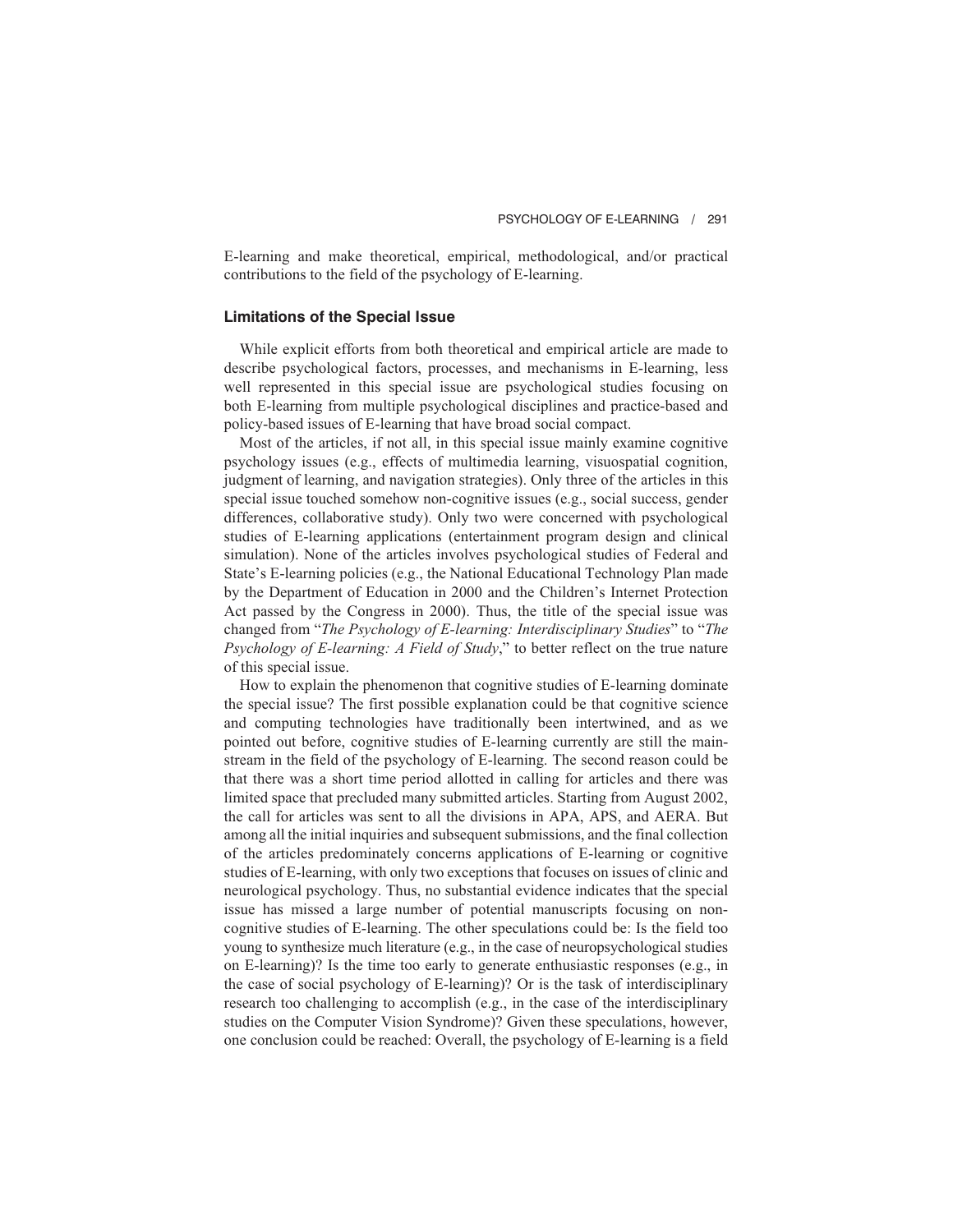that is currently taking shape rather than in its full blossom. We believe that the resulting set of articles, submitted through an open call for papers and reviewed through the standard *JECR* editorial procedure, provides an authentic window of current status of psychological understanding of E-learning.

# **THE PSYCHOLOGY OF E-LEARNING AS A PROMISING FIELD**

To further build the psychology of E-learning as a promising field, we as the E-learning research community need to move forward in two important directions, "going one inch deeper" and "going one mile wider."

#### **"Going One Inch Deeper**

First, we need more *empirical* research programs to study explicitly various psychological factors, processes, and mechanisms that underlie the E-learning practice. We should know better how and why some E-learning programs are successful and others are not. Second, we need more *theorizing* efforts to build powerful theories, like Mayer's theory of E-learning, which can guide E-learning practices and studies. With the accumulation of research on E-learning, this need will become strong. Third, we need more systematical studies on the research *methodology* of E-learning. We should not only use the existing research techniques but also develop E-research that really take full advantage of modern information technologies to collect and analyze quality data on E-learning.

#### **"Going One Mile Wider"**

First, we need more *interdisciplinary* studies of E-learning. It is important to both bring in theories, methods, and studies from a wide variety of psychology disciplines and reach out to ask psychological scientists in different fields for their assistance in addressing challenging research questions and important policy issues of E-learning. We should develop interdisciplinary research agendas, conduct interdisciplinary research programs, and build interdisciplinary research teams. Second, we need more *policy*-based research so that major policy decisions can be based on solid research evidence. Third, we need more research-based *applications* so that the psychological studies of E-learning can be verified in the real life world and used to guide millions of E-learners and. In sum, we need to integrate research, theories, methods, practice, and policy to develop the psychology of E-learning, a promising field that will have distinctive intellectual identity and broad social impacts.

The completion of this special issue in a sense indicates another starting point rather than the ending point of an exciting but challenging intellectual journey. Due to the time and space constraints, this special issue only includes a small number of short articles. Thus, a book project is currently under consideration with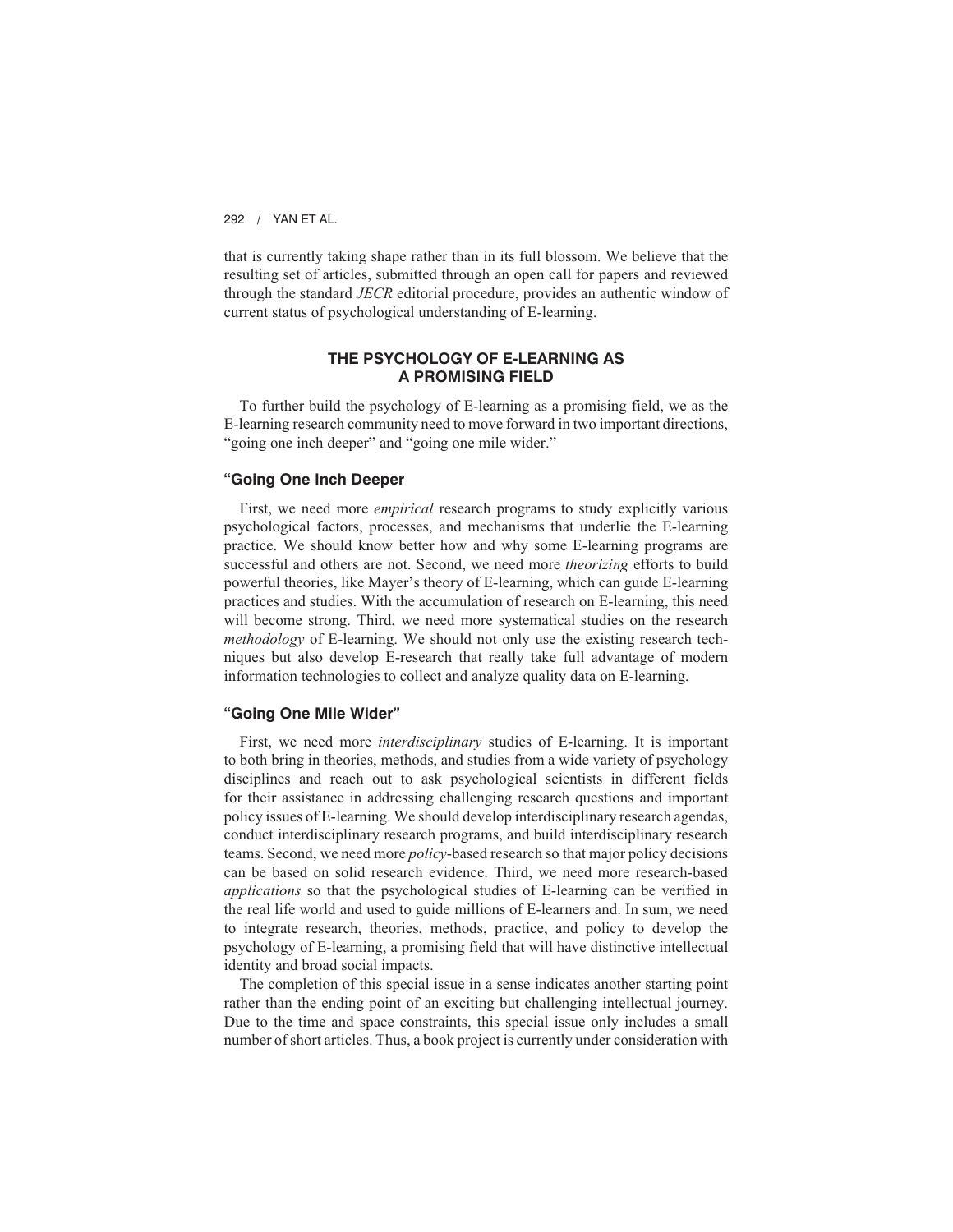the hope to demonstrate effectively the interdisciplinary nature of the psychology of E-learning that integrates research, theories, practice, and policies. We welcome comments, inquiries, discussions, and contributions. If this special issue serves as the first base for showing that the psychology of E-learning is an emerging research field, the book project could serve as the second base for further building the psychology of E-learning into a growing.

To conclude, the psychology of E-learning is a field of study that is *important*, *interdisciplinary*, *emerging*, and *promising*. This special issue provides an authentic window of the current psychological knowledge of E-learning. We would like to thank Executive Editor of *JECR,* Robert Seidman, and Special Issue Editor of *JECR,* Karen Swan, for their vision and support; all the writers who submitted their manuscripts for choosing the special issue as the outlet of their work; all the external reviewers for their time and work, and all the authors whose work are included in the special issue for their multiple revision and important contributions. Without them, this special issue would have been simply impossible.

#### **ACKNOWLEDGMENTS**

We would like to thank Dr. Kurt Fischer, Dr. Paul Hallis, Dr. Karen Swan, Dr. Caral Miskill, Dr. Robert Bangert-Drowns, and Dr. David Dai for their advice, scaffolding, and assistance.

#### **REFERENCES**

American Optometric Association (1995). *Guide to the clinical aspects of computer vision syndrome*. St. Louis: American Optometric Association.

American Society for Training & Development (2002). *Training for the next economy: An ASTD state of the industry report on trends in employer-provided Training in the United States* (Research Report No. 790201). Alexandria, VA: Author.

Anshel, J. (1997). *Visual ergonomics in the workplace*. Philadelphia, PA: Taylor & Francis.

Baldwin, T. T., & Danielson, C. C. (2001). *Formulating learning strategy in organizations: Challenges facing the Chief Learning Officer*. Bloomington, IN: Kelly Executive Partners.

Bonk, C. J. (2001). *Online teaching in an online world*. Bloomington, IN: CourseShare.com.

Bonk, C. J. (2002). *Online training in an online world*. Bloomington, IN: CourseShare.com.

Bosworth, K., Espelage, D., & DuBay, T. (1998). A computer-based violence prevention intervention for young adolescents: Pilot study. *Adolescence, 33*, 785-795.

Bosworth, K., Espelage, D., DuBay, T., Dahlberg, L. L., & Daytner, G. (1996). Using multimedia to teach conflict-resolution skills to young adolescents. *American Journal of Preventive Medicine, 12*, 65-74.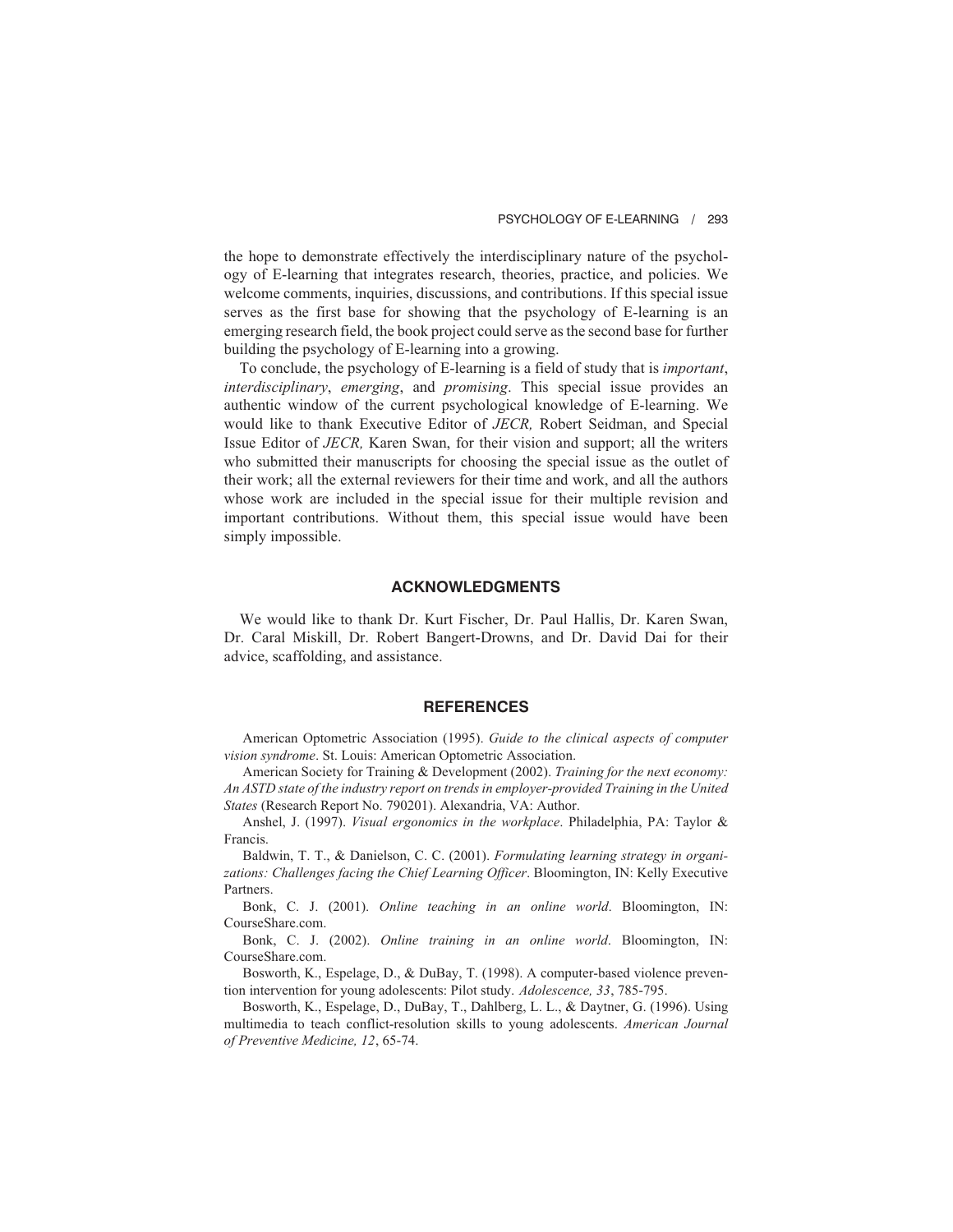Bosworth, K., Espelage, D., DuBay, T., Daytner, G., & Karageorge, K. (2000). Preliminary evaluation of a multimedia violence prevention program for adolescents. *American Journal of Health Behavior, 24*, 268-280.

Chandler, P., & Sweller, J. (1991). Cognitive load theory and format of instruction. *Cognition and Instruction, 8,* 293-332.

Chandler, P., & Sweller, J. (1992). The split-attention effect as a factor in the design of instruction. *British Journal of Educational Psychology, 62*, 233-246.

Claik, J. M., & Paivio, A. (1991). Dual coding theory and education. *Educational Psychology Review, 3,* 149-210.

Clark, G., Horan, J. J., Tompkins Bjorkman, A., Kovalski, T., & Hackett, G. (2000). Interactive career counseling on the Internet. *Journal of Career Assessment, 8*, 85-93.

Gazzaniga, M. S. (Ed.) (2000). *The new cognitive neurosciences* (2nd Ed.). New York: MIT Press.

Gerlič, I., & Jaušovec, N. (1999). Multimedia: Differences in cognitive processes observed with EEG. *Educational Technology Research & Development, 47,* 5-14.

Gerlič, I., & Jaušovec, N. (2001). Differences in EEG power and coherence measures related to the type of presentation: Text versus multimedia. *Journal of Educational Computing Research, 25,* 177-195.

Harasim, L., Hiltz, S. R., Teles, L., & Turoff, M. (1995). *Learning network.* Cambridge, MA: The MIT Press.

Horan, J. J. (1996). Effects of computer-based cognitive restructuring on rationally mediated self-esteem. *Journal of Counseling Psychology, 43*, 371-375.

Huffaker, D. A., & Calvert, S. L. (2003). The New science of learning: Active learning, metacognition, and transfer of knowledge in e-learning applications. *Journal of Educational Computing Research, 29,* 325-334.

International Data Corporation (2002). *Top 15 worldwide IT education and training providers in 2001* (Research Report No. 27268). Framingham, MA: Author.

Kazdin, A. E. (Ed.) (2002). *Encyclopedia of psychology*. New York: Oxford University Press.

Khan, B. H. (1997). *Web-Based Instruction,* Englewood Cliffs, NJ: Educational Technology Publications.

Kiesler, S. Lundmark, V., Zdaniuk, B., & Kraut, R. (2000). Troubles with the Internet: The dynamics of help at home. *Human Computer Interaction*, *15,* 223-352.

Kosslyn, S. M., Pascual-Leone, A., Felician, O., Camposano, S., Keenan, J. P., Thompson, W. L., Ganis, G., Sukel, K. E., & Alpert, N. M. (1999). The role of area 17 in visual imagery: Convergent evidence from PET and rTMS. *Science, 284*, 167-170.

Kovalski, T. M., & Horan, J. J. (1999). The effects of Internet-based cognitive restructuring on the irrational career beliefs of adolescent girls. *Journal of Cognitive Psychotherapy, 13,* 145-152.

Kraut, R., Patterson, M., Lundmark, V., Kiesler, S., Mukophadhyay, T., & Scherlis, W. (1998). Internet paradox: A social technology that reduces social involvement and psychological well being? *American Psychologist, 53,* 1017-1032.

Margalit, M. (1991). Promoting classroom adjustment and social skills for students with mental retardation within an experimental and control group design. *Exceptionality: A Research Journal, 2*, 195-204.

Margalit, M. (1995). Effects of social skills training for students with an intellectual disability. *International Journal of Disability, Development and Education, 42*, 75-85.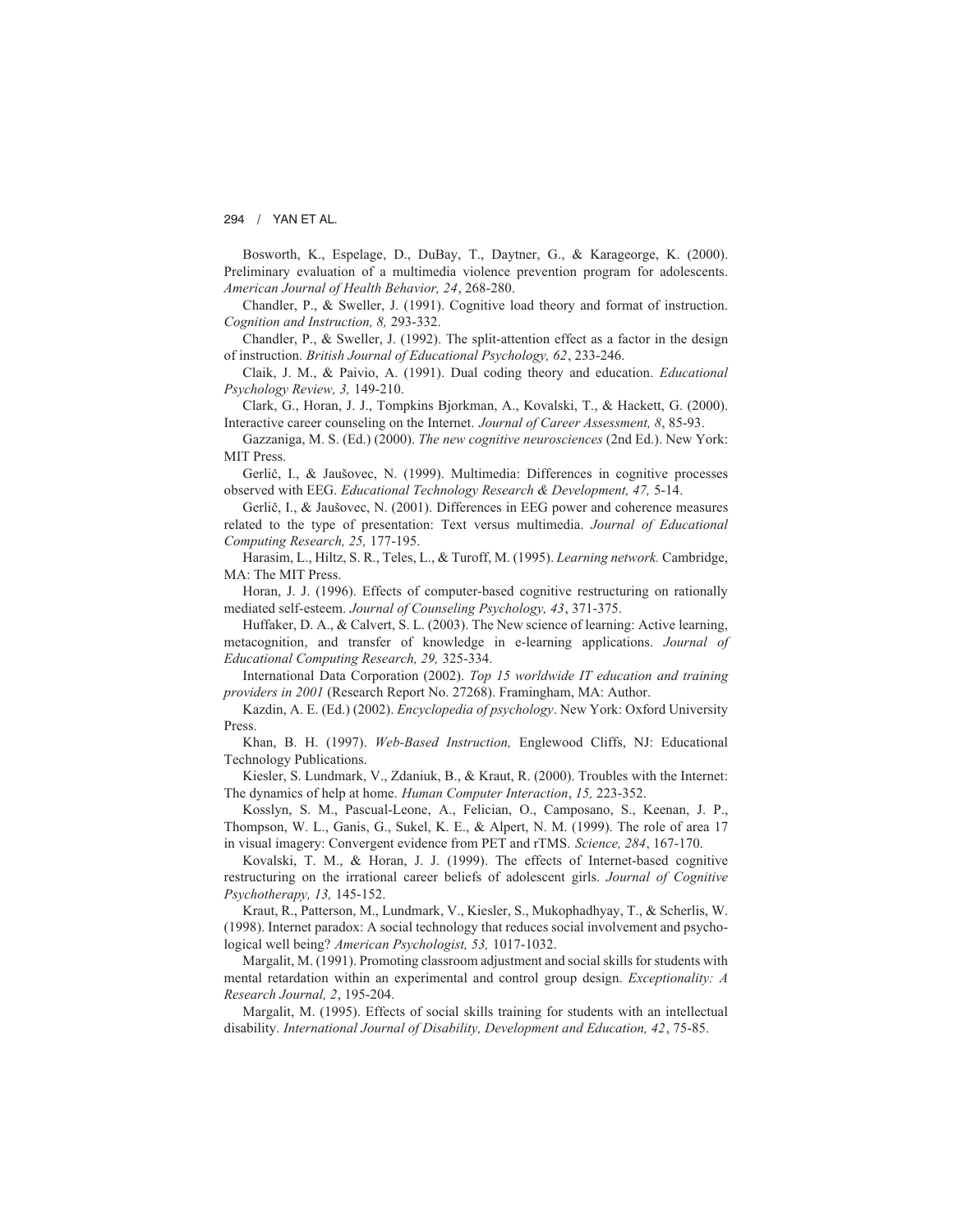Margalit, M., & Weisel, A. (1990). Computer-assisted social skills learning for adolescents with mild retardation and social difficulties. *Educational Psychology, 10,* 343-354.

Margalit, M., Weisel, A., & Shulman, S. (1987). The facilitation of information processing in learning disabled children using computer games. *Educational Psychology, 7,* 47-54.

Mayer, R. E. (2001). *Multimedia learning*. New York: Cambridge University Press.

Mayer, R. E. (2003). Elements of a science of E-learning. *Journal of Educational Computing Research, 29,* 297-313.

McCluskey, J. J. (1997). An exploratory study of the possible impact of cerebral hemisphericity on the performance of selected linear, non-linear, and spatial computer tasks. *Journal of Educational Computing Research, 16,* 269-279.

Mikropoulos, T. A. (2001). Brain activity on navigation in virtual environments, *Journal of Educational Computing Research, 24,* 1-12.

Norman, D. (1988). *The psychology of everyday things.* New York: Basic Books.

Paivio, A. (1986). *Mental representations: A dual coding approach*. Oxford, UK: Oxford University Press.

Porter, L. R. (1997). *Creating the virtual classroom: Distance learning with the Internet.* New York: Wiley & Sons.

Quilter, D. (1998). *The repetitive strain injury recovery book*. New York: Walker.

Riley, R. W., Holleman, F. S., & Roberts, L. S. (2000). *E-learning: Putting a worldclass education at the fingertips of all children—The national educational technology plan.* Washington, D.C.: U.S Department of Education.

Rose, D. H., & Meyer, A. (2002). *Teaching every student in the digital age: Universal design for learning.* Alexandria, VA: Association for Supervisors of Curriculum Development.

Rosenberg, M. J. (2001). *E-learning: Strategies for delivering knowledge in the digital age*. New York: McGraw-Hill.

Scaife, M., & Bond, R. (1991). Developmental changes in children's use of computer input devices. *Early Child Development & Care, 69,* 19-38.

Scaife, M., & van Duuren, M. (1995). Do computers have brains? What children believe about intelligent artifacts. *British Journal of Developmental Psychology, 13*(4), 367-377.

Schank, R. C. (2002). *Designing world-class e-learning: How IBM, GE, Harvard Business School, and Columbia University are succeeding at e-learning*. New York: McGraw-Hill.

Shneiderman, B. (1998). *Designing the user interface: Strategies for effective humancomputer interaction* (3rd Ed.). Reading, MA: Addison-Wesley.

Smelser, N. J., & Baltes, P. B. (Eds.) (2001). *International encyclopedia of the social & behavioral sciences*. New York: Elsevier.

Snyder, I. (Ed.) (1998). *Page to Screen: Taking literacy into the electronic era*. New York: Routledge.

Subrahmanyam, K., Greenfield, P., Kraut, R., & Gross, E. (2001). The impact of computer use on children's and adolescents' development. *Journal of Applied Developmental Psychology, 22,* 7-30.

Swan, K., Bowman, J. E., Jr., & Holmes, A. (2003). *Virtual teacher education: Affordances and constraints of teaching teachers online*. Retrieved April 1, 2003 from http://SLN.suny.edu.